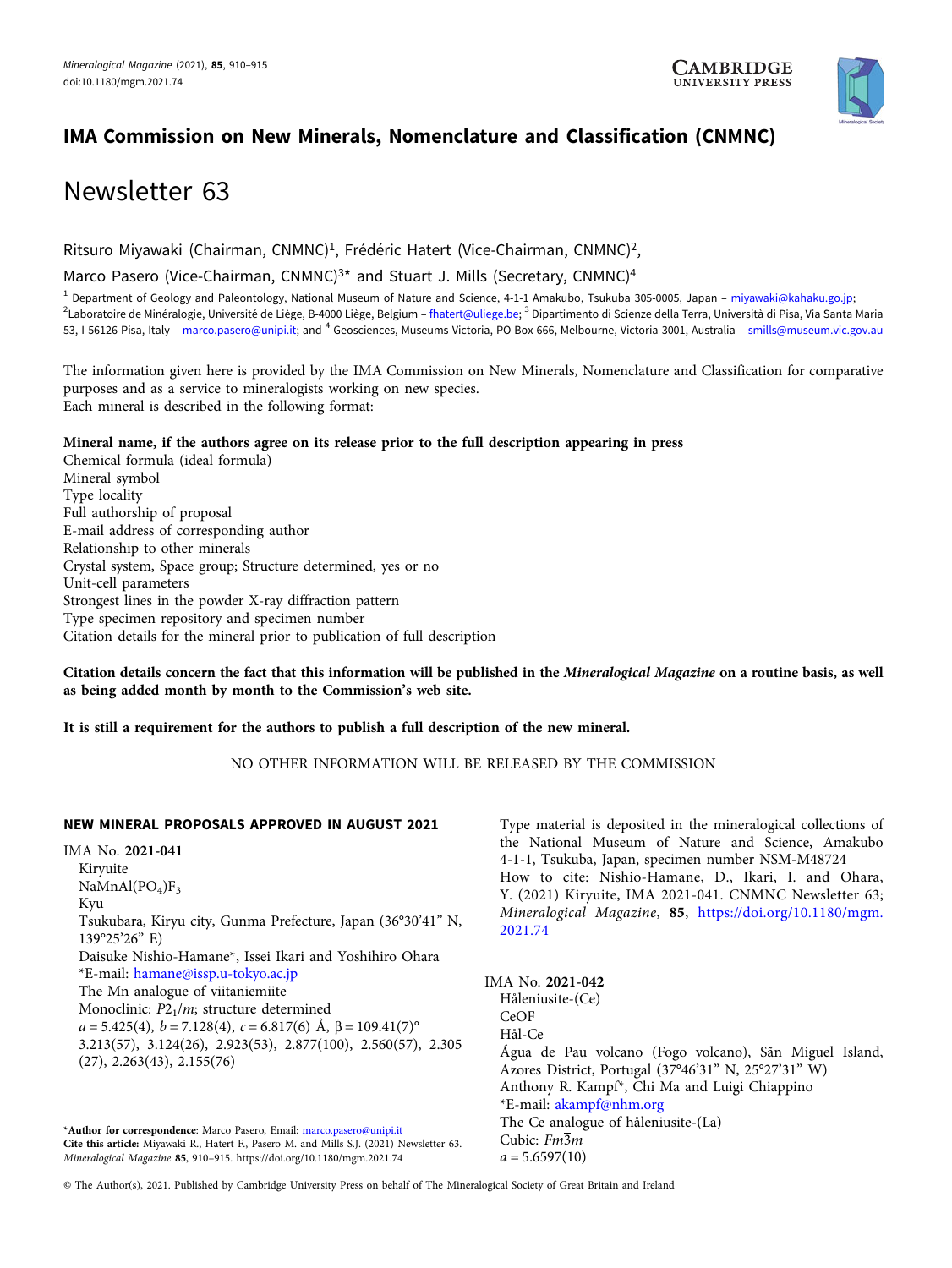Aws-YLa

Paratoo copper mine, Yunta, Olary Province, South Australia, Australia (32°40'40" S, 139°19'50" E)

Inna Lykova\*, Ralph Rowe, Glenn Poirier, Kate Helwig and Henrik Friis

\*E-mail: [ilykova@nature.ca](mailto:ilykova@nature.ca)

The La analogue of alicewilsonite-(YCe)

Triclinic: P1; structure determined

 $a = 8.9793(3)$ ,  $b = 8.9734(2)$ ,  $c = 6.7404(2)$  Å,  $\alpha = 102.829(2)$ ,  $β = 116.382(3), γ = 60.109(3)°$ 

6.03(43), 4.355(100), 4.020(30), 2.819(96), 2.592(40), 2.228(33), 2.011(36), 1.967(32)

Type material is deposited in the mineralogical collections of the Canadian Museum of Nature, PO Box 3443, Station "D", Ottawa, Ontario, Canada, catalogue number CMNMC 89063, and the Natural History Museum, University of Oslo, PO Box 1172, Blindern, Oslo, Norway, catalogue number KNR 44330

How to cite: Lykova, I., Rowe, R., Poirier, G., Helwig, K. and Friis, H. (2021) Alicewilsonite-(YLa), IMA 2021-047. CNMNC Newsletter 63; Mineralogical Magazine, <sup>85</sup>, [https://](https://doi.org/10.1180/mgm.2021.74) [doi.org/10.1180/mgm.2021.74](https://doi.org/10.1180/mgm.2021.74)

#### IMA No. 2021-048

Dondoellite

 $Ca<sub>2</sub>Fe(PO<sub>4</sub>)<sub>2</sub>·2H<sub>2</sub>O$ 

Ddl

Grizzly Bear Peak, Stoneman Camp (Area B; Area 2), Rapid Creek, Dawson mining district, Yukon, Canada (68° N, 137° W, est.)

Hexiong Yang\*, Ronald B. Gibbs, James A. McGlasson, Robert A. Jenkins and Robert T. Downs

\*E-mail: [hyang@arizona.edu](mailto:hyang@arizona.edu)

A dimorph of messelite

Triclinic:  $P\overline{1}$ ; structure determined

 $a = 5.4830(2), b = 5.7431(2), c = 13.0107(5)$  Å,  $\alpha = 98.772(2),$  $β = 96.209(2), γ = 108.452(2)°$ 

6.316(35), 3.149(100), 3.023(63), 2.669(100), 2.574(30), 2.628 (26), 1.782(25), 1.701(25)

Type material is deposited in the mineralogical collections of the University of Arizona Mineral Museum, 1040 E 4th Street, Tucson, AZ 85721-0077, USA, catalogue # 22710 (holotype), and the RRUFF Project, deposition # R210003 (cotype) How to cite: Yang, H., Gibbs, R.B., McGlasson, J.A., Jenkins, R.A. and Downs, R.T. (2021) Dondoellite, IMA 2021-048. CNMNC Newsletter 63; Mineralogical Magazine, <sup>85</sup>, [https://](https://doi.org/10.1180/mgm.2021.74) [doi.org/10.1180/mgm.2021.74](https://doi.org/10.1180/mgm.2021.74)

IMA No. 2021-049

Whiteite-(MnMnMn)

 $Mn^{2+}Mn^{2+}Mn_2^{2+}Al_2(PO_4)_4(OH)_2·8H_2O$ 

Wt-MnMnMn

Foote Lithium Company mine (East dump), Kings Mountain district, Cleveland Co., North Carolina, USA (35°12'40" N, 81°21'20" W)

Ian E. Grey\*, Jason B. Smith, Anthony R. Kampf, W. Gus Mumme, Colin M. Macrae, Alan Riboldi-Tunnicliffe, Stephanie Boer and Alexander M. Glenn \*E-mail: [ian.grey@csiro.au](mailto:ian.grey@csiro.au)

Jahnsite group

Monoclinic: P2/a; structure determined

 $a = 15.024(3), b = 6.947(1), c = 9.999(2)$  Å,  $\beta = 110.71(3)$ °

3.247(100), 2.840(31), 2.004(46), 1.705(30), 1.628(5), 1.413(4), 1.295(11), 1.266(10)

Cotype material is deposited in the mineralogical collections of the Natural History Museum of Los Angeles County, 900 Exposition Boulevard, Los Angeles, CA 90007, USA, catalogue numbers 76144, 76145, and 76146

How to cite: Kampf, A.R., Ma, C. and Chiappino, L. (2021) Håleniusite-(Ce), IMA 2021-042. CNMNC Newsletter 63; Mineralogical Magazine, <sup>85</sup>, [https://doi.org/10.1180/mgm.](https://doi.org/10.1180/mgm.2021.74) [2021.74](https://doi.org/10.1180/mgm.2021.74)

#### IMA No. 2021-044

#### Flaggite

 $Pb_4Cu_4^{2+}Te_2^{6+}(SO_4)_2O_{11}(OH)_2(H_2O)$ 

Flg

Grand Central mine, Tombstone district, Cochise Co., Arizona, USA (31°42'09" N, 110°03'43" W)

Anthony R. Kampf\*, Stuart J. Mills, Aaron J. Celestian, Chi Ma, Hexiong Yang and Brent Thorne

\*E-mail: [akampf@nhm.org](mailto:akampf@nhm.org)

Structurally and chemically related to bairdite

Triclinic: P1; structure determined

 $a = 9.5610(2)$ ,  $b = 9.9755(2)$ ,  $c = 10.4449(3)$  Å,  $\alpha = 74.884(1)$ ,  $β = 89.994(1), γ = 78.219(1)°$ 

9.41(65), 4.59(93), 4.34(49), 3.519(53), 3.070(99), 3.023(87), 2.724(100), 2.167(41)

Type material is deposited in the mineralogical collections of the Natural History Museum of Los Angeles County, 900 Exposition Boulevard, Los Angeles, CA 90007, USA, catalogue numbers 64499, 64500, and 76143

How to cite: Kampf, A.R., Mills, S.J., Celestian, A.J., Ma, C., Yang, H. and Thorne, B. (2021) Flaggite, IMA 2021-044. CNMNC Newsletter 63; Mineralogical Magazine, <sup>85</sup>, [https://](https://doi.org/10.1180/mgm.2021.74) [doi.org/10.1180/mgm.2021.74](https://doi.org/10.1180/mgm.2021.74)

## IMA No. 2021-046

Ferri-taramite

 $Na(NaCa)(Mg_3Fe_2^{3+})(Si_6Al_2)O_{22}(OH)_2$ 

Fi-trm

Jakobsberg mine, Filipstad, Värmland, Sweden (59°49'40" N, 14°06'25" E)

Dan Holtstam\*, Fernando Cámara, Andreas Karlsson, Henrik Skogby and Thomas Zack

\*E-mail: [dan.holtstam@nrm.se](mailto:dan.holtstam@nrm.se)

Amphibole supergroup

Monoclinic: C2/m; structure determined

 $a = 9.8960(1)$ ,  $b = 18.015(2)$ ,  $c = 5.32164(7)$  Å,  $\beta = 105.00(1)$ °

8.44(60), 3.392(25), 3.281(39), 3.140(100), 2.816(45), 2.710(38), 1.654(26), 1.445(33)

Type material is deposited in the mineralogical collections of the Department of Geosciences, Swedish Museum of Natural History, Box 50007, SE-10405 Stockholm, Sweden, collection number GEO-NRM #19221254

How to cite: Holtstam, D., Cámara, F., Karlsson, A., Skogby, H. and Zack, T. (2021) Ferri-taramite, IMA 2021-046. CNMNC Newsletter 63; Mineralogical Magazine, <sup>85</sup>, [https://](https://doi.org/10.1180/mgm.2021.74) [doi.org/10.1180/mgm.2021.74](https://doi.org/10.1180/mgm.2021.74)

IMA No. 2021-047 Alicewilsonite-(YLa) Na<sub>2</sub>Sr<sub>2</sub>YLa(CO<sub>3</sub>)<sub>6</sub>⋅3H<sub>2</sub>O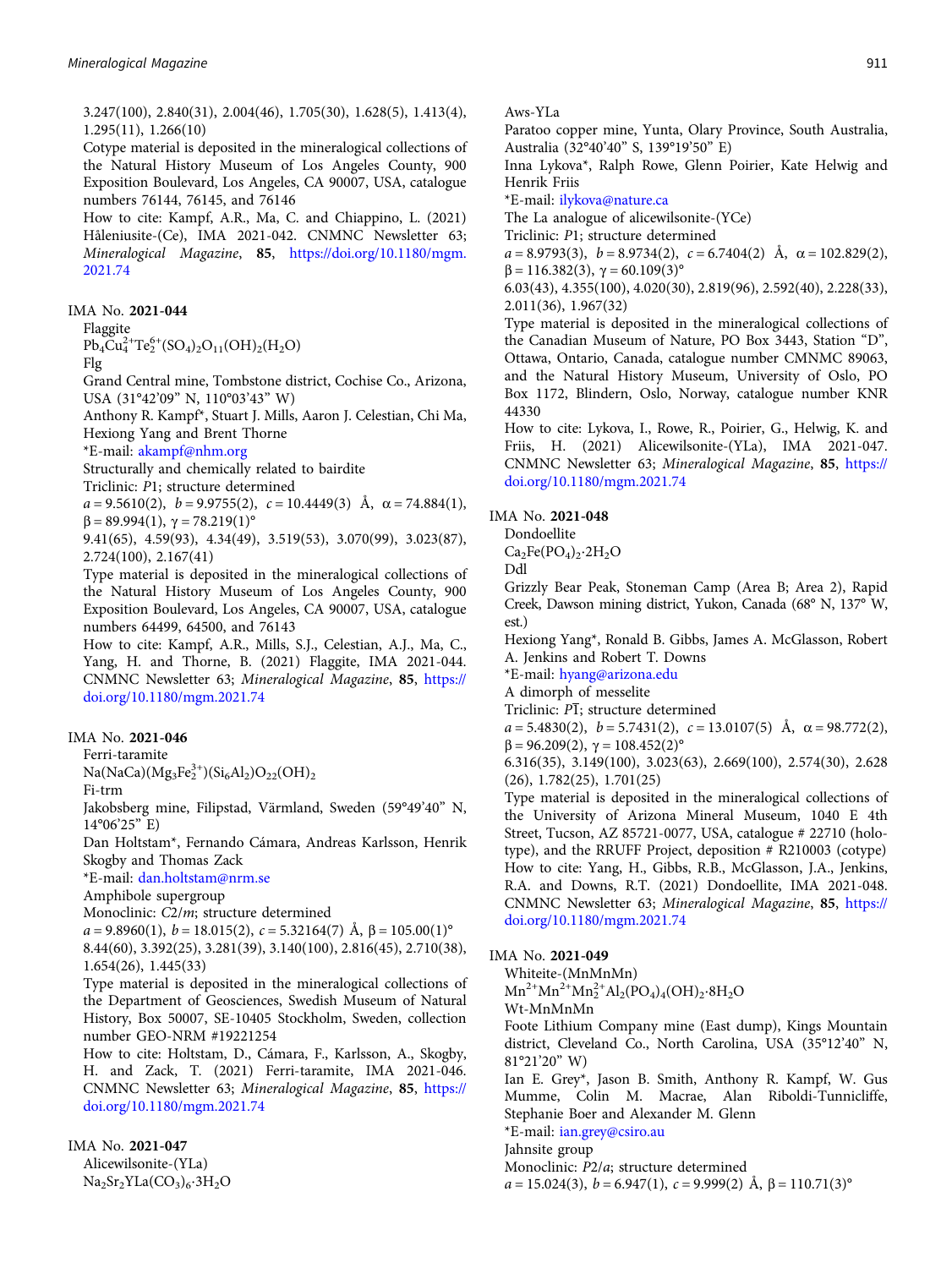9.40(49), 4.92(66), 4.70(37), 3.513(42), 2.801(100), 1.950(26), 1.884(26), 1.568(28)

Cotype material is deposited in the mineralogical collections of the Natural History Museum of Los Angeles County, 900 Exposition Boulevard, Los Angeles, CA 90007, USA, catalogue numbers 74374, 76149, 76150 and 76151

How to cite: Grey, I.E., Smith, J.B., Kampf, A.R., Mumme, W.G., Macrae, C.M., Riboldi-Tunnicliffe, A., Boer, S. and Glenn, A.M. (2021) Whiteite-(MnMnMn), IMA 2021-049. CNMNC Newsletter 63; Mineralogical Magazine, <sup>85</sup>, [https://](https://doi.org/10.1180/mgm.2021.74) [doi.org/10.1180/mgm.2021.74](https://doi.org/10.1180/mgm.2021.74)

#### NEW MINERAL PROPOSALS APPROVED IN SEPTEMBER 2021

IMA No. 2021-036

Ferroberaunite

 $Fe^{2+}Fe_5^{3+}(PO_4)_4(OH)_5·6H_2O$ 

Fbru

Gravel Hill Mine, Perranzabuloe, Cornwall, England, United Kingdom (50°22'27.0" N, 5°08'42.0" W)

Jaromír Tvrdý\*, Jakub Plášil, Jiří Sejkora, Radek Škoda, Luboš Vrtiška, Zdeněk Dolníček, Martin Petr and František Veselovský

\*E-mail: [jt.geologie@gmail.com](mailto:jt.geologie@gmail.com)

The  $Fe<sup>2+</sup>$  analogue of zincoberaunite

Monoclinic: C2/c; structure determined

 $a = 20.8729(6)$ ,  $b = 5.1581(2)$ ,  $c = 19.2294(5)$  Å,  $\beta = 93.396(2)$ ° 10.410(100), 9.606(14), 7.271(11), 5.203(4), 3.467(12), 3.325(6), 3.201(6), 2.600(4)

Type material is deposited in the collections of the Department of Mineralogy and Petrology, National Museum in Prague, Cirkusová 1740, Praha 9, Czech Republic, catalogue number P1P 11/2021

How to cite: Tvrdý, J., Plášil, J., Sejkora, J., Škoda, R., Vrtiška, L., Dolníček, Z., Petr, M. and Veselovský, F. (2021) Ferroberaunite, IMA 2021-036. CNMNC Newsletter 63; Mineralogical Magazine, <sup>85</sup>, <https://doi.org/10.1180/mgm.2021.74>

## IMA No. 2021-043

Gismondine-Sr

 $Sr_4(Si_8Al_8O_{32})·9H_2O$ 

Gis-Sr

Halamish, Hatrurim Basin, Negev Desert, Israel (31°09'42" N, 35°17'29" E)

Katarzyna Nowak\*, Georgia Cametti, Irina O. Galuskina, Yevgeny Vapnik and Evgeny V. Galuskin

\*E-mail: [katarzyna.k.nowak@us.edu.pl](mailto:katarzyna.k.nowak@us.edu.pl)

Zeolite group (GIS-type framework)

Orthorhombic: B22<sub>1</sub>2; structure determined

 $a = 14.0256(2), b = 10.4590(1), c = 13.7936(1)$  Å

7.165(34), 4.917(100), 4.192(88), 4.167(46), 3.128(47), 2.683 (34), 2.663(25), 2.615(29)

Type material is deposited in the collections of the Fersman Mineralogical Museum, Russian Academy of Sciences, Leninskiy Prospekt 18-2, Moscow 119071, Russia, registration number 5708/1

How to cite: Nowak, K., Cametti, G., Galuskina, I.O., Vapnik, Y. and Galuskin, E.V. (2021) Gismondine-Sr, IMA 2021-043. CNMNC Newsletter 63; Mineralogical Magazine, <sup>85</sup>, [https://](https://doi.org/10.1180/mgm.2021.74) [doi.org/10.1180/mgm.2021.74](https://doi.org/10.1180/mgm.2021.74)

### IMA No. 2021-045a

Nitroplumbite  $[Pb_4(OH)_4](NO_3)_4$ 

Npb

Burro mine, Slick Rock district, San Miguel Co., Colorado, USA (38°02'42" N, 108°53'22" W)

Anthony R. Kampf\*, John M. Hughes, Barbara P. Nash and Joe Marty

\*E-mail: [akampf@nhm.org](mailto:akampf@nhm.org)

Known synthetic analogue

Monoclinic: Ia; structure determined

 $a = 18.3471(7)$ ,  $b = 17.3057(4)$ ,  $c = 18.6698(8)$  Å,  $\beta = 91.872(3)$ ° 6.34(100), 4.849(27), 3.595(37), 3.302(36), 3.172(29), 2.997(35), 2.922(28), 2.755(29)

Type material is deposited in the mineralogical collections of the Natural History Museum of Los Angeles County, 900 Exposition Boulevard, Los Angeles, CA 90007, USA, catalogue numbers 76147 (holotype) and 76148 (cotype)

How to cite: Kampf, A.R., Hughes, J.M., Nash, B.P. and Marty, J. (2021) Nitroplumbite, IMA 2021-045a. CNMNC Newsletter 63; Mineralogical Magazine, <sup>85</sup>, [https://doi.org/10.1180/mgm.](https://doi.org/10.1180/mgm.2021.74) [2021.74](https://doi.org/10.1180/mgm.2021.74)

IMA No. 2021-051

Savelievaite  $Mg_2Cr^{3+}O_2(BO_3)$ 

Svlv

Left bank of the Malaya Kharamatalou river valley, northern part of the Voikar-Syninskiy ultrabasite complex, Shuryshkarskiy District, Yamalo-Nenets Autonomous Okrug, Polar Urals, Russia (66°39'57" N, 64°41'50" E)

Igor V. Pekov\*, Nadezhda V. Vakhrusheva, Natalia V. Zubkova, Vasiliy O. Yapaskurt, Yulia S. Shelukhina, Yuriy V. Erokhin, Maria O. Bulakh, Sergey N. Britvin and Dmitry Y. Pushcharovsky \*E-mail: [igorpekov@mail.ru](mailto:igorpekov@mail.ru)

Ludwigite group

Orthorhombic: Pbam; structure determined

 $a = 9.2631(6), b = 12.2298(8), c = 3.0104(2)$  Å

5.101(100), 3.008(24), 2.551(90), 2.524(88), 2.163(36), 2.033 (55), 1.906(29), 1.574(25)

Type material is deposited in the collections of the Fersman Mineralogical Museum, Russian Academy of Sciences, Leninskiy Prospekt 18-2, Moscow 119071, Russia, registration number 5720/1

How to cite: Pekov, I.V., Vakhrusheva, N.V., Zubkova, N.V., Yapaskurt, V.O., Shelukhina, Y.S., Erokhin, Y.V., Bulakh, M.O., Britvin, S.N. and Pushcharovsky, D.Y. (2021) Savelievaite, IMA 2021-051. CNMNC Newsletter 63; Mineralogical Magazine, 85, <https://doi.org/10.1180/mgm.2021.74>

IMA No. 2021-052

Radvaniceite

 $GeS<sub>2</sub>$ 

Rad

Kateřina mine, eastern part of the Radvanice village, about 12 km east of the town of Trutnov, northern Bohemia, Czech Republic (50°33'39.0" N 16°03'56.2" E)

Jiří Sejkora\*, Vladimír Žáček, Radek Škoda, František Laufek and Zdeněk Dolníček

\*E-mail: [jiri.sejkora@nm.cz](mailto:jiri.sejkora@nm.cz)

Known synthetic analogue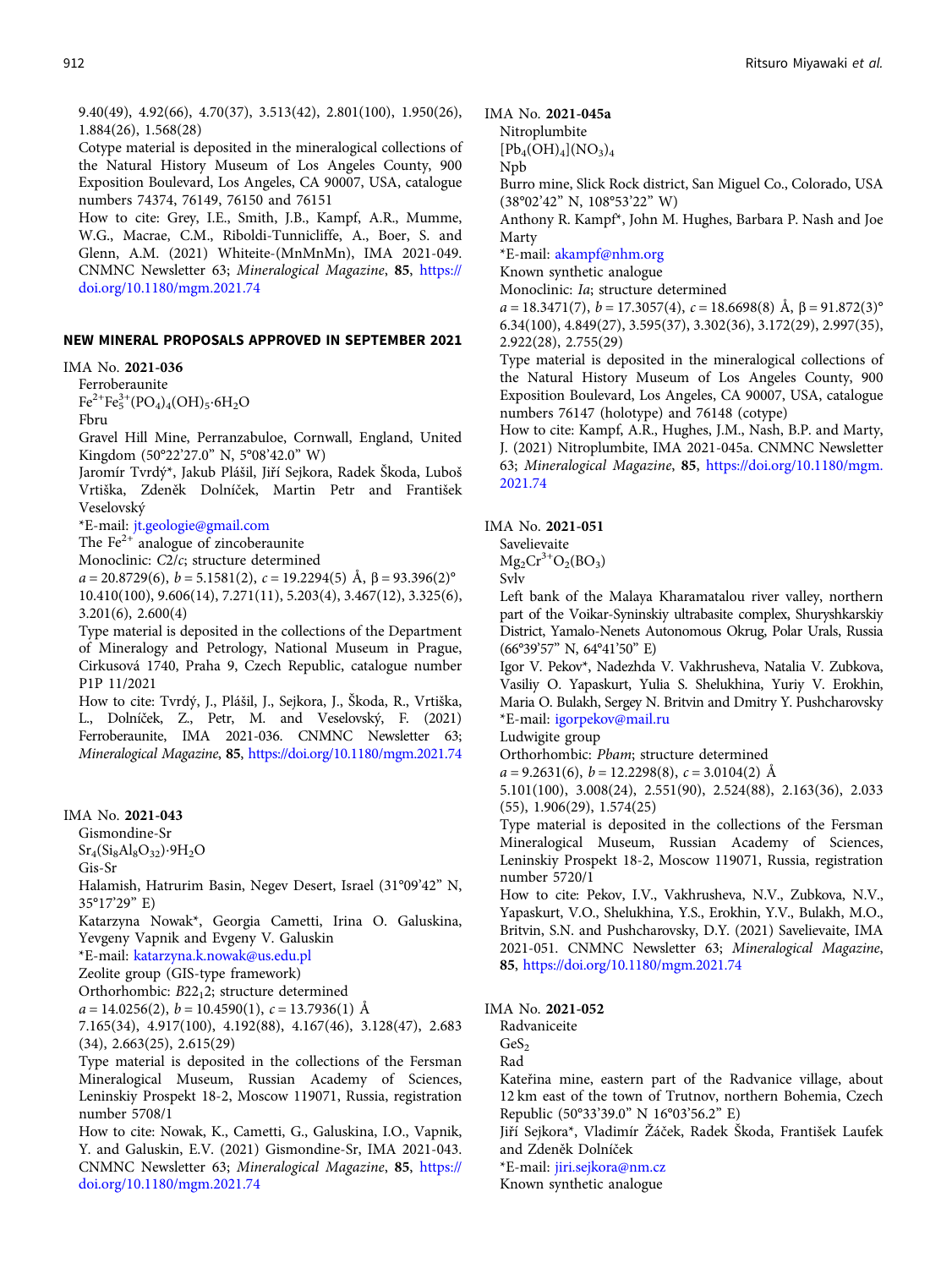Monoclinic: Pc

 $a = 6.883(1), b = 22.501(3), c = 6.808(1)$  Å,  $\beta = 120.365(9)$ ° 5.739(5), 5.207(16), 3.365(32), 2.842(33), 2.824(16), 2.813(20), 2.626(19), 2.327(13)

Type material is deposited in the collections of the Department of Mineralogy and Petrology, National Museum in Prague, Cirkusová 1740, Praha 9, Czech Republic, catalogue number P1P 9/2021

How to cite: Sejkora, J., Žáček, V., Škoda, R., Laufek, F. and Dolníček, Z. (2021) Radvaniceite, IMA 2021-052. CNMNC Newsletter 63; Mineralogical Magazine, <sup>85</sup>, [https://doi.org/10.](https://doi.org/10.1180/mgm.2021.74) [1180/mgm.2021.74](https://doi.org/10.1180/mgm.2021.74)

#### IMA No. 2021-053

Tombstoneite

 $(Ca_{0.5}Pb_{0.5})Pb_3Cu_6^{2+}Te_2^{6+}O_6(Te^{4+}O_3)_6(Se^{4+}O_3)_2(SO_4)_2.3H_2O$ Tbs

Grand Central mine, Tombstone district, Cochise Co., Arizona, USA (31°42'09" N, 110°03'43" W)

Anthony R. Kampf\*, Stuart J. Mills, Robert M. Housley, Chi Ma and Brent Thorne

\*E-mail: [akampf@nhm.org](mailto:akampf@nhm.org)

New structure type

Trigonal: P321; structure determined

 $a = 9.1377(9), c = 12.2797(9)$  Å

12.36(50), 3.056(100), 2.912(42), 2.867(27), 2.691(34), 2.639 (31), 1.792(31), 1.664(23)

Type material is deposited in the mineralogical collections of the Natural History Museum of Los Angeles County, 900 Exposition Boulevard, Los Angeles, CA 90007, USA, catalogue number 76150

How to cite: Kampf, A.R., Mills, S.J., Housley, R.M., Ma, C. and Thorne, B. (2021) Tombstoneite, IMA 2021-053. CNMNC Newsletter 63; Mineralogical Magazine, <sup>85</sup>, [https://doi.org/10.](https://doi.org/10.1180/mgm.2021.74) [1180/mgm.2021.74](https://doi.org/10.1180/mgm.2021.74)

#### IMA No. 2021-054

Aldomarinoite

 $Sr<sub>2</sub>Mn<sup>3+</sup>(AsO<sub>4</sub>)<sub>2</sub>(OH)$ 

Aldm

Grand Central mine, Tombstone district, Cochise Co., Arizona, USA (31°42'09" N, 110°03'43" W)

Fernando Cámara\*, Lisa Baratelli, Marco E. Ciriotti, Fabrizio Nestola and Gian Carlo Piccoli

\*E-mail: [fernando.camara@unimi.it](mailto:fernando.camara@unimi.it)

Brackebuschite supergroup

Monoclinic:  $P2_1/m$ ; structure determined

 $a = 7.5577(4), b = 5.9978(3), c = 8.7387(4)$  Å,  $\beta = 111.938(6)$ ° 3.191(89), 2.997(45), 2.914(47), 2.715(100), 2.087(39), 1.833

(32), 1.761(29), 1.689(36)

Type material is deposited in the collections of the Museo di Mineralogia, Gemmologia, Petrologia e Giacimentologia, Dipartimento di Scienze della Terra "Ardito Desio", Università di Milano, Italy, catalogue number MCMGPG-H2021-001

How to cite: Cámara, F., Baratelli, L., Ciriotti, M.E., Nestola, F. and Piccoli, G.C. (2021) Aldomarinoite, IMA 2021-054. CNMNC Newsletter 63; Mineralogical Magazine, <sup>85</sup>, [https://](https://doi.org/10.1180/mgm.2021.74) [doi.org/10.1180/mgm.2021.74](https://doi.org/10.1180/mgm.2021.74)

IMA No. 2021-056 Kaznakhtite  $\text{Ni}_6\text{Co}_2^{3+}(\text{CO}_3)(\text{OH})_{16}\cdot4\text{H}_2\text{O}$ 

#### Kzt

Kaznakhtinskiy ultrabasic massif, ca. 2 km west of the headwaters of the Kyzyl-Uyuk creek, Ust'-Koksinskiy District, Altai Republic, SW Siberia, Russia (50°14'22" N, 86°30'25" E) AnatolyV. Kasatkin\*, Sergey N. Britvin,Maria G. Krzhizhanovskaya, Nikita V. Chukanov, Radek Škoda, Jörg Göttlicher, Dmitry I. Belakovskiy, Igor V. Pekov and Victor V. Levitskiy

\*E-mail: [anatoly.kasatkin@gmail.com](mailto:anatoly.kasatkin@gmail.com)

Hydrotalcite supergroup

Trigonal:  $R\overline{3}$ ; structure determined

 $a = 3.0514(3), c = 23.179(2)$  Å

7.72(100), 3.863(24), 2.630(4), 2.576(10), 2.294(6), 1.950(4), 1.526(4), 1.497(4)

Type material is deposited in the collections of the Fersman Mineralogical Museum, Russian Academy of Sciences, Leninskiy Prospekt 18-2, Moscow 119071, Russia, registration number 5727/1

How to cite: Kasatkin, A.V., Britvin, S.N., Krzhizhanovskaya, M.G., Chukanov, N.V., Škoda, R., Göttlicher, J., Belakovskiy, D.I., Pekov, I.V. and Levitskiy, V.V. (2021) Kaznakhtite, IMA 2021-056. CNMNC Newsletter 63; Mineralogical Magazine, 85, <https://doi.org/10.1180/mgm.2021.74>

#### IMA No. 2021-057

Scenicite

 $[(UO<sub>2</sub>)(H<sub>2</sub>O)<sub>2</sub>(SO<sub>4</sub>)]<sub>2</sub>·3H<sub>2</sub>O$ 

Sce

Scenic mine, Fry Mesa, White Canyon district, San Juan Co., Utah, USA (37°38'43" N, 110°07'10" W – holotype); Green Lizard Mine, Red Canyon, White Canyon district, San Juan Co., Utah, USA (37°34'37.10" N, 110°17'52.80" W – cotype) Anthony R. Kampf\*, Jakub Plášil, Travis A. Olds, Chi Ma and Joe Marty

\*E-mail: [akampf@nhm.org](mailto:akampf@nhm.org)

Structurally related to shumwayite

Orthorhombic: Pca2<sub>1</sub>; structure determined

 $a = 21.214(1), b = 6.8188(3), c = 11.2554(6)$  Å

7.69(70), 5.63(100), 4.92(84), 4.80(93), 3.699(48), 3.398(55), 2.791(43), 2.590(51)

Type material is deposited in the mineralogical collections of the Natural History Museum of Los Angeles County, 900 Exposition Boulevard, Los Angeles, CA 90007, USA, catalogue numbers 76153 (holotype) and 76154 (cotype)

How to cite: Kampf, A.R., Plášil, J., Olds, T.A., Ma, C. and Marty, J. (2021) Scenicite, IMA 2021-057. CNMNC Newsletter 63; Mineralogical Magazine, <sup>85</sup>, [https://doi.org/10.](https://doi.org/10.1180/mgm.2021.74) [1180/mgm.2021.74](https://doi.org/10.1180/mgm.2021.74)

IMA No. 2021-058

Dongchuanite  $Pb_4ZnZn_2(PO_4)_4(OH)_2$ 

Dc

Sanguozhuang Village, Tangdan Town, Dongchuan District, Kunming City, Yunnan Province, China (26°07'36" N, 103° 00'19" E)

Guowu Li\*, Hongtao Shen, Ningyue Sun, Yuan Xue and Jinhua Hao

\*E-mail: [liguowu@cugb.edu.cn](mailto:liguowu@cugb.edu.cn)

New structure type

Triclinic:  $\overline{PI}$ ; structure determined

 $a = 4.762(1)$ ,  $b = 8.507(2)$ ,  $c = 10.364(2)$  Å,  $\alpha = 97.11(2)$ ,  $β = 101.46(2), γ = 92.27(2)°$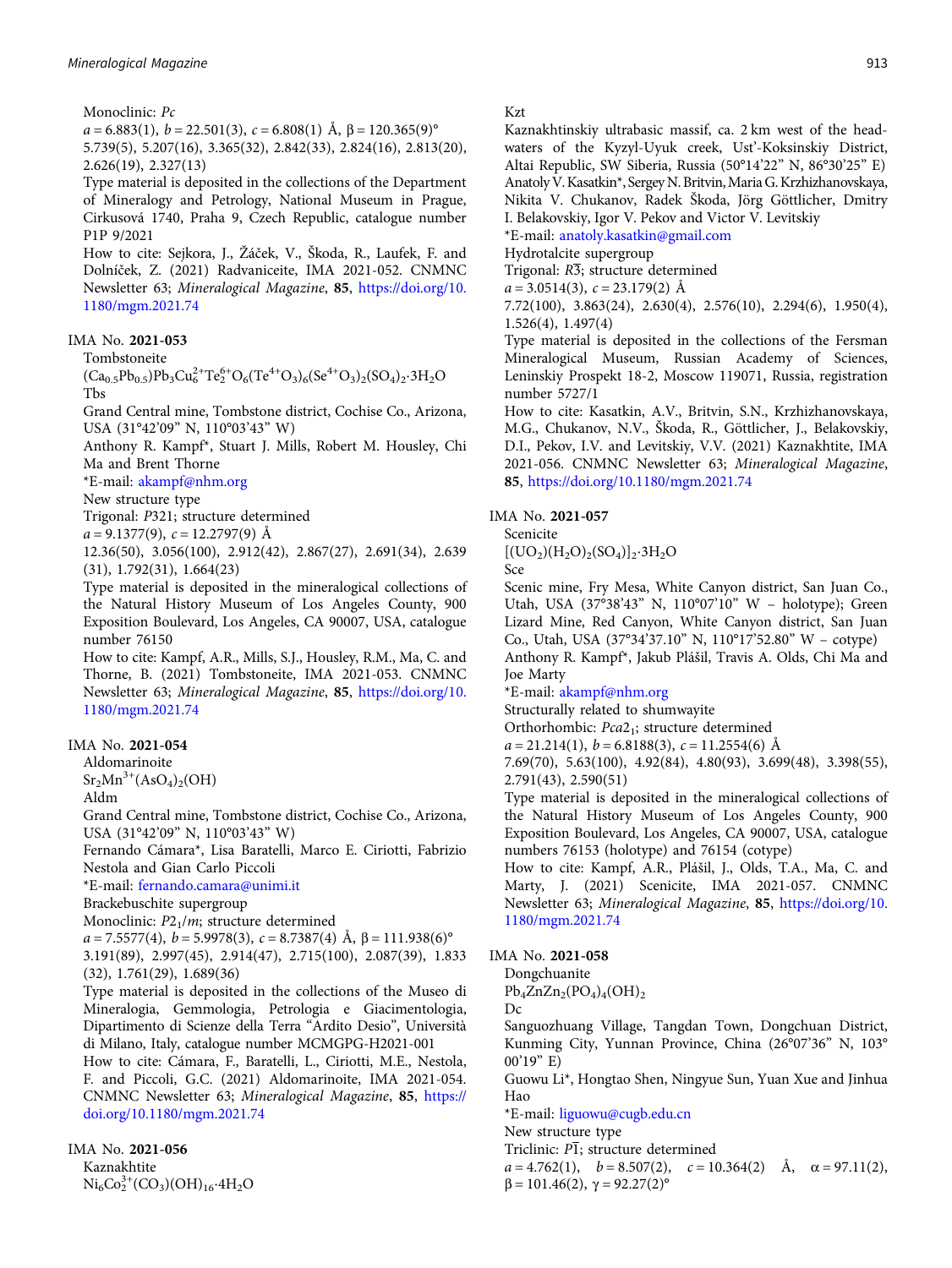4.634(50), 3.428(100), 3.122(50), 3.052(60), 2.918(45), 2.816 (50), 2.381(65), 1.853(50)

Type material is deposited in the mineralogical collections of the Geological Museum of China, Xisi, Yangrou Hutong no. 15, Xisi, Beijing 100031, People's Republic of China, catalogue no. M16123 (holotype), and the Crystal Structure Laboratory, China University of Geosciences, Beijing 100083, People's Republic of China, catalogue no. DC-1 (cotype)

How to cite: Li, G., Shen, H., Sun, N., Xue, Y. and Hao, J. (2021) Dongchuanite, IMA 2021-058. CNMNC Newsletter 63; Mineralogical Magazine, <sup>85</sup>, [https://doi.org/10.1180/mgm.](https://doi.org/10.1180/mgm.2021.74) [2021.74](https://doi.org/10.1180/mgm.2021.74)

IMA No. 2021-059

Ozernovskite  $\text{Fe}_4^{3+}(\text{Te}^{4+}\text{O}_4)(\text{Te}^{4+}\text{O}_3)_4.\text{7H}_2\text{O}$ 

Ozn

Orebody No. 5, Ozernovskoe gold deposit, 115 km north of the town of Klyuchi, Kamchatka peninsula, Far-Eastern Region, Russia (57°35'31" N, 160°38'13" E)

Igor V. Pekov\*, Sergey N. Britvin, Petr A. Pletnev, Nikita V. Chukanov, Dmitry I. Belakovskiy and Vasiliy O. Yapaskurt \*E-mail: [igorpekov@mail.ru](mailto:igorpekov@mail.ru)

New structure type

Monoclinic: C2/c; structure determined

 $a = 25.923(3), b = 10.419(1), c = 7.902(1)$  Å,  $\beta = 93.415(4)$ °

12.92(78), 9.67(200), 5.206(24), 3.481(31), 3.329(26), 3.151(25), 3.007(27), 2.885(26)

Type material is deposited in the collections of the Fersman Mineralogical Museum, Russian Academy of Sciences, Leninskiy Prospekt 18-2, Moscow 119071, Russia, registration number 5728/1

How to cite: Pekov, I.V., Britvin, S.N., Pletnev, P.A., Chukanov, N.V., Belakovskiy, D.I. and Yapaskurt, V.O. (2021) Ozernovskite, IMA 2021-059. CNMNC Newsletter 63; Mineralogical Magazine, <sup>85</sup>, [https://doi.org/10.1180/mgm.](https://doi.org/10.1180/mgm.2021.74) [2021.74](https://doi.org/10.1180/mgm.2021.74)

#### IMA No. 2021-061

Colomeraite

 $NaTi<sup>3+</sup>Si<sub>2</sub>O<sub>6</sub>$ 

Colo

Colomera iron meteorite, fall in 1912 at Colomera, Benalúa de las Villas, Granada, Andalusia, Spain (37°25'59" N, 3°38'59" W) Chi Ma\*

\*E-mail: [chima@caltech.edu](mailto:chima@caltech.edu)

Pyroxene group

Monoclinic: C2/c; structure determined

 $a = 9.70(1), b = 8.88(1), c = 5.30(1)$  Å,  $\beta = 106.8(1)$ °

2.996(100), 2.923(43), 2.562(21), 2.537(40), 2.496(37), 1.637 (20), 1.619(19), 1.408(22)

Type material is deposited in the mineralogical collections of the Smithsonian National Museum of Natural History, 10th St. & Constitution Ave. NW, Washington, DC 20560, USA, catalogue number USNM 7928

How to cite: Ma, C. (2021) Colomeraite, IMA 2021-061. CNMNC Newsletter 63; Mineralogical Magazine, <sup>85</sup>, [https://](https://doi.org/10.1180/mgm.2021.74) [doi.org/10.1180/mgm.2021.74](https://doi.org/10.1180/mgm.2021.74)

IMA No. 2021-063 Pomite

 $Ca_3[V_5^{4+}V_{10}^{5+}O_{37}(CO_3)]\cdot 37H_2O$ Pom

Blue Streak mine, about 13 km west of the town of Naturita, Bull Canyon, Montrose Co., Colorado, USA (38°11'58" N, 108°50'24" W)

Anthony R. Kampf\*, John M. Hughes, Chi Ma, Joe Marty and Timothy P. Rose

\*E-mail: [akampf@nhm.org](mailto:akampf@nhm.org)

Closely related to pseudopomite (IMA No. 2021-064; this newsletter)

Triclinic:  $P\overline{1}$ ; structure determined

 $a = 12.367(1)$ ,  $b = 12.969(1)$   $c = 22.068(2)$  Å,  $\alpha = 99.038(7)$ ,  $β = 95.689(7), γ = 103.249(7)°$ 

11.87(100), 10.62(98), 10.04(30), 9.06(37), 5.21(14), 3.921(18), 3.075(19), 2.632(14)

Type material is deposited in the mineralogical collections of the Natural History Museum of Los Angeles County, 900 Exposition Boulevard, Los Angeles, CA 90007, USA, catalogue numbers 76155

How to cite: Kampf, A.R., Hughes, J.M., Ma, C., Marty, J. and Rose, T.P. (2021) Pomite, IMA 2021-063. CNMNC Newsletter 63; Mineralogical Magazine, <sup>85</sup>, <https://doi.org/10.1180/mgm.2021.74>

#### IMA No. 2021-064

Pseudopomite

 $Ca_{3.5}[\overline{V}_6^{4+}V_9^{5+}O_{37}(CO_3)]\cdot 29H_2O$ Ppom

Blue Streak mine, about 13 km west of the town of Naturita, Bull Canyon, Montrose Co., Colorado, USA (38°11'58" N, 108°50'24" W)

Anthony R. Kampf\*, John M. Hughes, Chi Ma, Joe Marty and Timothy P. Rose

\*E-mail: [akampf@nhm.org](mailto:akampf@nhm.org)

Closely related to pomite (IMA No. 2021-063; this newsletter) Triclinic: <sup>P</sup>1; structure determined

 $a = 12.291(2)$ ,  $b = 12.620(1)$ ,  $c = 20.917(3)$  Å,  $\alpha = 77.381(6)$ ,  $β = 85.965(5), γ = 64.367(7)°$ 

10.94(100), 10.00(73), 8.86(31), 5.32(16), 4.42(11), 3.074(22), 2.953(19), 2.890(18)

Type material is deposited in the mineralogical collections of the Natural History Museum of Los Angeles County, 900 Exposition Boulevard, Los Angeles, CA 90007, USA, catalogue numbers 76155

How to cite: Kampf, A.R., Hughes, J.M., Ma, C., Marty, J. and Rose, T.P. (2021) Pseudopomite, IMA 2021-064. CNMNC Newsletter 63; Mineralogical Magazine, <sup>85</sup>, [https://doi.org/10.](https://doi.org/10.1180/mgm.2021.74) [1180/mgm.2021.74](https://doi.org/10.1180/mgm.2021.74)

#### IMA No. 2021-065

Cuprodongchuanite

 $Pb_4CuZn_2(PO_4)_4(OH)_2$ 

Cdc

Sanguozhuang Village, Tangdan Town, Dongchuan District, Kunming City, Yunnan Province, China (26°07'36" N, 103° 00'19" E)

Ningyue Sun, Guowu Li\*, Yuan Xue, Hongtao Shen and Jinhua Hao

\*E-mail: [liguowu@cugb.edu.cn](mailto:liguowu@cugb.edu.cn)

The Cu analogue of dongchuanite (IMA No. 2021-058; this newsletter)

Triclinic:  $\overline{PI}$ ; structure determined